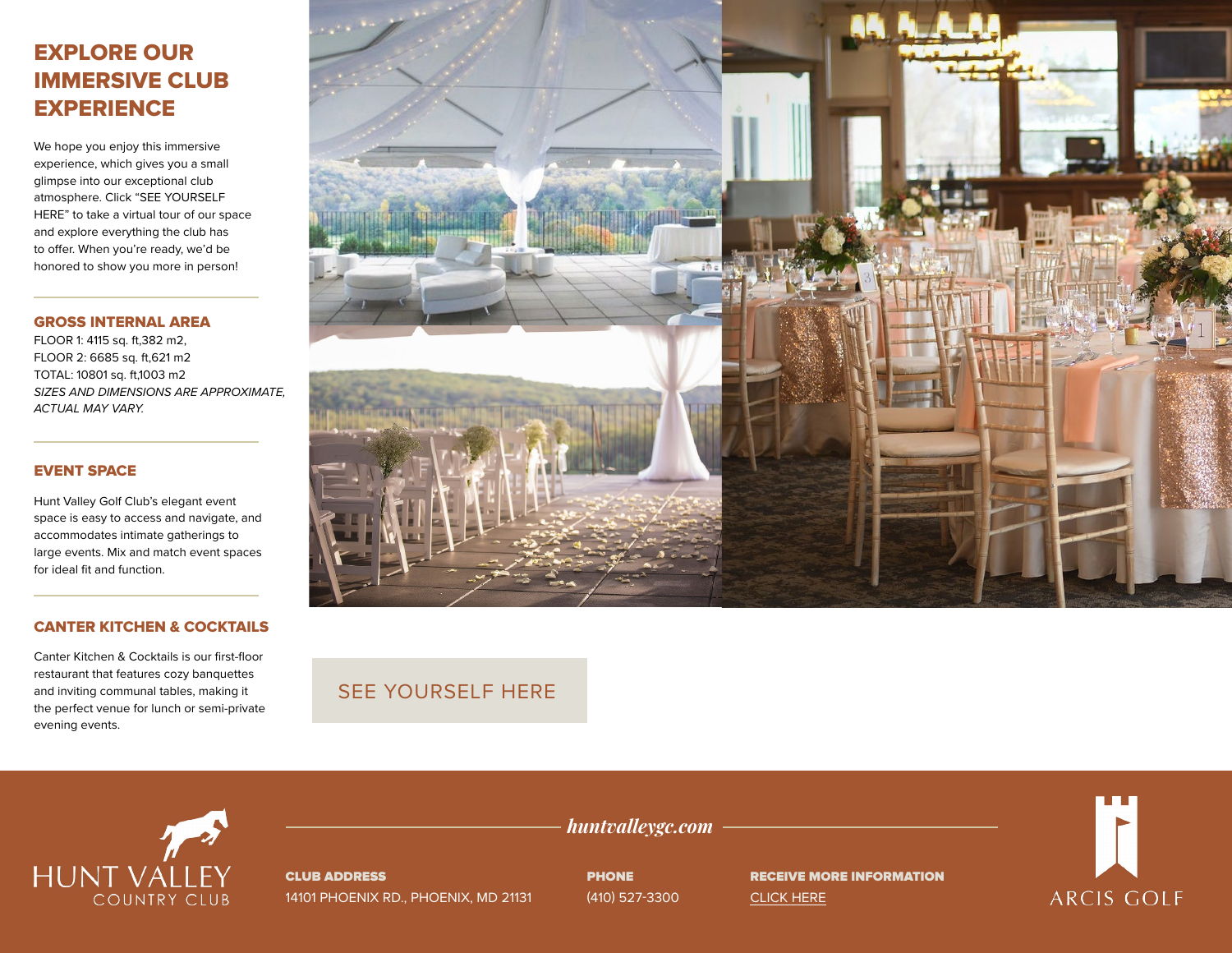### EVENT SPACE CAPACITIES FLOOR 1

#### GOLF TERRACE

Banquet: 60 Reception:60 Theatre/Ceremony: N/A Conference Style: N/A Classroom: N/A U-Shape: N/A